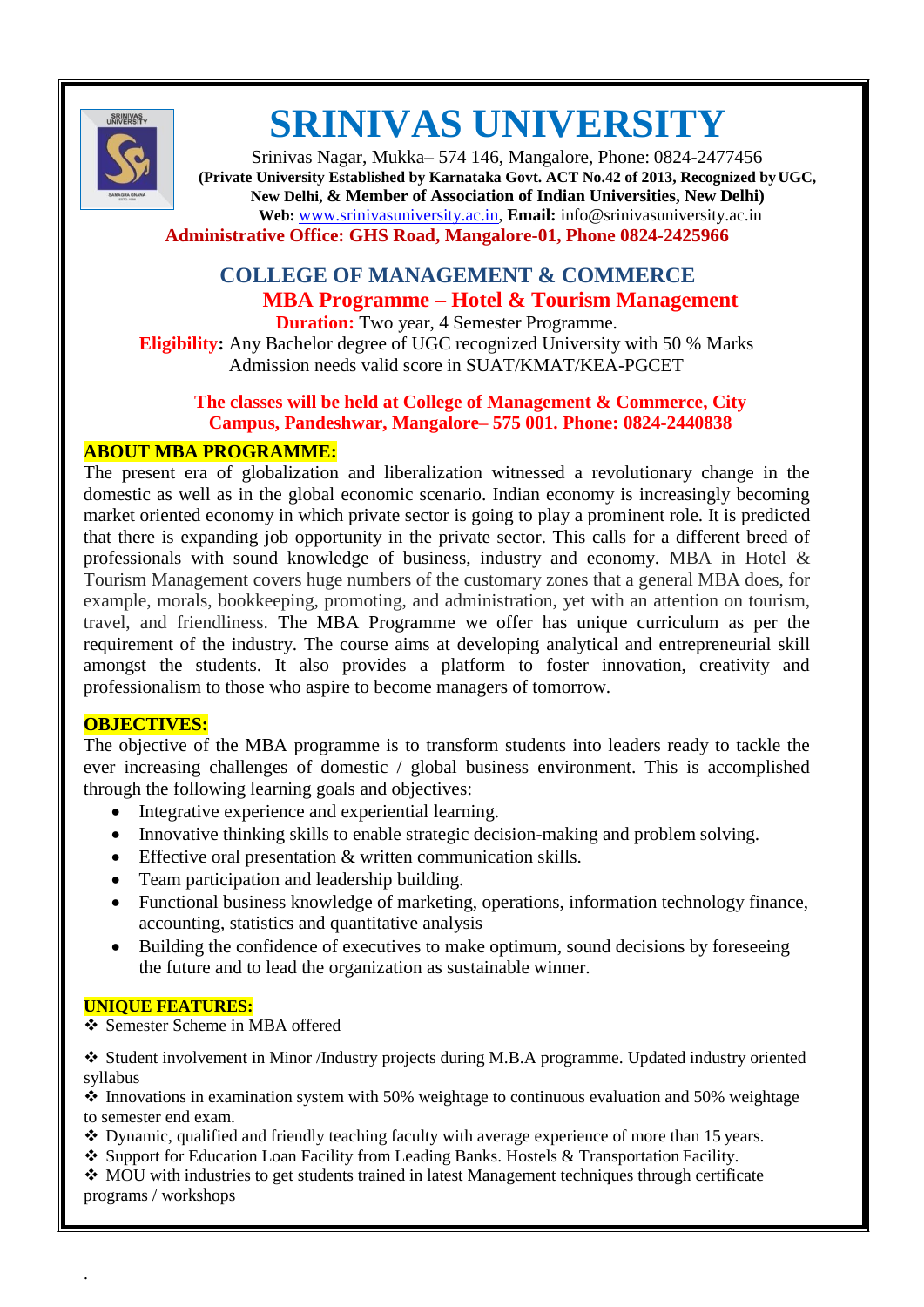Guest lecture series from Management professionals and additional certificate programmes in each semester.

 $\cdot$  Course scheduled to complete on due time with Provisional Degree Certificate by 30<sup>th</sup>April.

 Participation/publication opportunity in two national conferences in Management/IT /Social Sciences area organized by the institution and further publication opportunity in International journals.

Opportunity to continue further studies leading to M.Phil./Ph.D.

\* Study books /Materials prepared and supplied according to the Syllabus.

 Campus Placement Support with National & Multi-National Companies through dedicated Placement Office/Student Counselor.

 Certificate courses on Spreadsheet Modeling, Graphics, Statistical data Analysis software , Online investment /Trading/Ad Design/Business Analytics.

 $\div$  Congenial learning environment and encouragement for student research & publications.

 Foreign Trip to U.K./France/Malaysia/Singapore/Dubai with International Certification Programme (optional).

- Earn while Learn Opportunity in Retail/BPO/Software companies during evening time.
- ❖ Scholarships based on merit for low income categories.
- $\triangleq$  Individually Monitored Practical Internship and Project Assignments.

|                                     | <b>I</b> Semester                                                    |                | <b>II</b> Semester                                     |
|-------------------------------------|----------------------------------------------------------------------|----------------|--------------------------------------------------------|
| Sl. No                              | <b>Subjects</b>                                                      | Sl. No         | <b>Subjects</b>                                        |
| $\mathbf{1}$                        | <b>Economic Analysis for Business</b><br>Decisions                   | 1              | <b>Marketing Management</b>                            |
| 2                                   | <b>Business Statistics and Analytics</b>                             | 2              | Production & Supply Chain Management                   |
| 3                                   | Introduction to Hospitality<br>Industry                              | 3              | Tourism Products of India                              |
| $\overline{4}$                      | Organizational<br>behavior<br>and<br><b>Managerial Communication</b> | $\overline{4}$ | <b>Operations Research</b>                             |
| 5                                   | Financial Reporting and Cost<br>Control                              | $\mathfrak{H}$ | Human Resource Management and Audit                    |
| 6                                   | <b>Business Law</b>                                                  | 6              | <b>Business Research Methods</b>                       |
| 7                                   | Case Development on Hotel or<br>Tourism Industry                     | 7              | Project on Indian Hotel or Tourism with<br>Publication |
| 8                                   | ESEP <sub>1</sub>                                                    | 8              | <b>ESEP II</b>                                         |
| Work shop on Ideal Business Model & |                                                                      |                | Work shop on ABCD Analysis                             |
| Characteristics                     |                                                                      |                | Framework                                              |
|                                     |                                                                      |                | Practice based experimental learning II                |

## **MBA Semester Program**